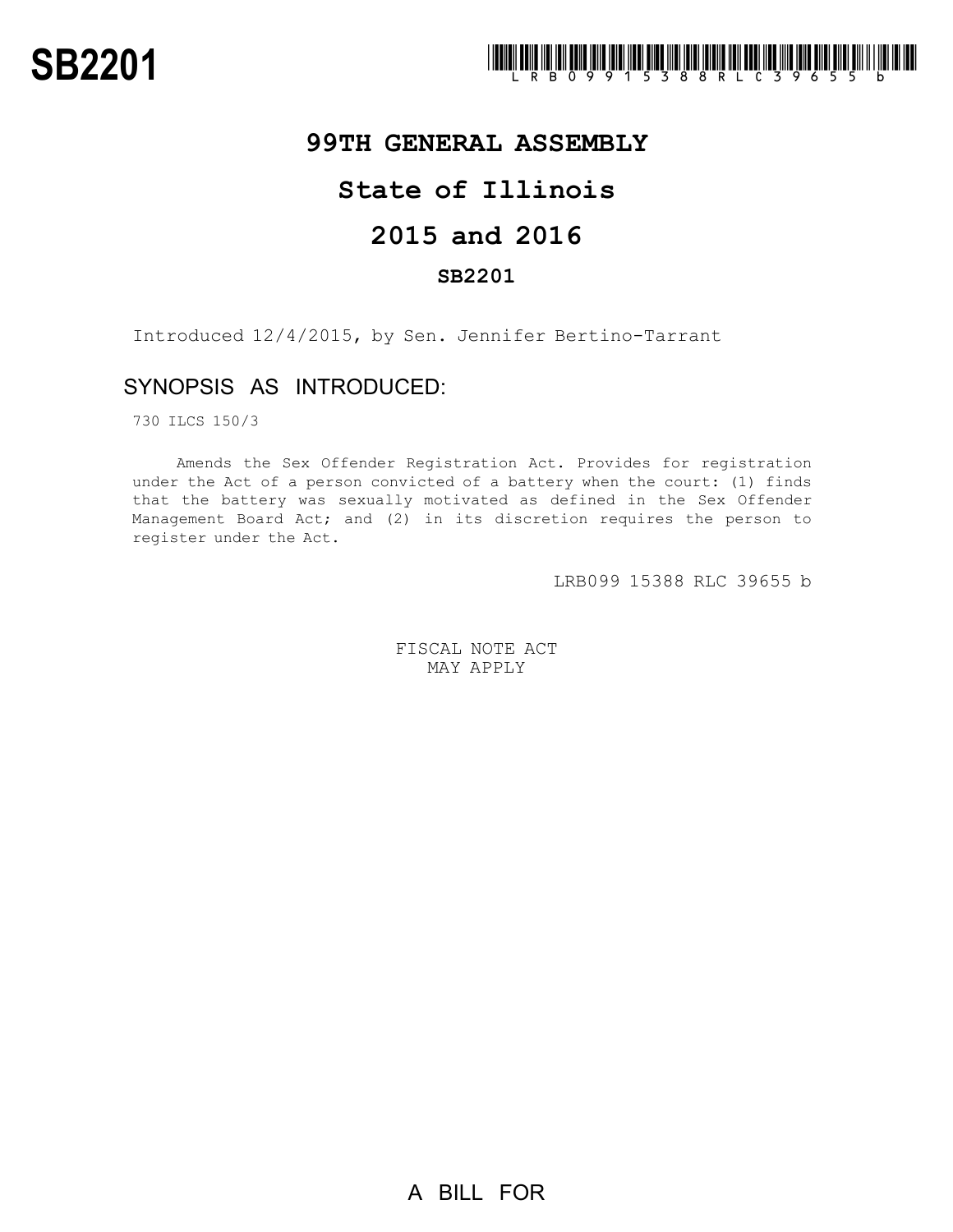1

AN ACT concerning criminal law.

#### **Be it enacted by the People of the State of Illinois, represented in the General Assembly:** 2 3

Section 5. The Sex Offender Registration Act is amended by changing Section 3 as follows: 4 5

(730 ILCS 150/3) 6

Sec. 3. Duty to register. 7

(a) A sex offender, as defined in Section 2 of this Act, or sexual predator, as defined in Section 2 of this Act, or a person convicted of a battery when the court: (1) finds that the battery was sexually motivated as defined in Section 10 of the Sex Offender Management Board Act; and (2) in its discretion requires the person to register under this Act, shall, within the time period prescribed in subsections (b) and (c), register in person and provide accurate information as required by the Department of State Police. Such information shall include a current photograph, current address, current place of employment, the sex offender's or sexual predator's telephone number, including cellular telephone number, the employer's telephone number, school attended, all e-mail addresses, instant messaging identities, chat room identities, and other Internet communications identities that the sex offender uses or plans to use, all Uniform Resource Locators 8 9 10 11 12 13 14 15 16 17 18 19 20 21 22 23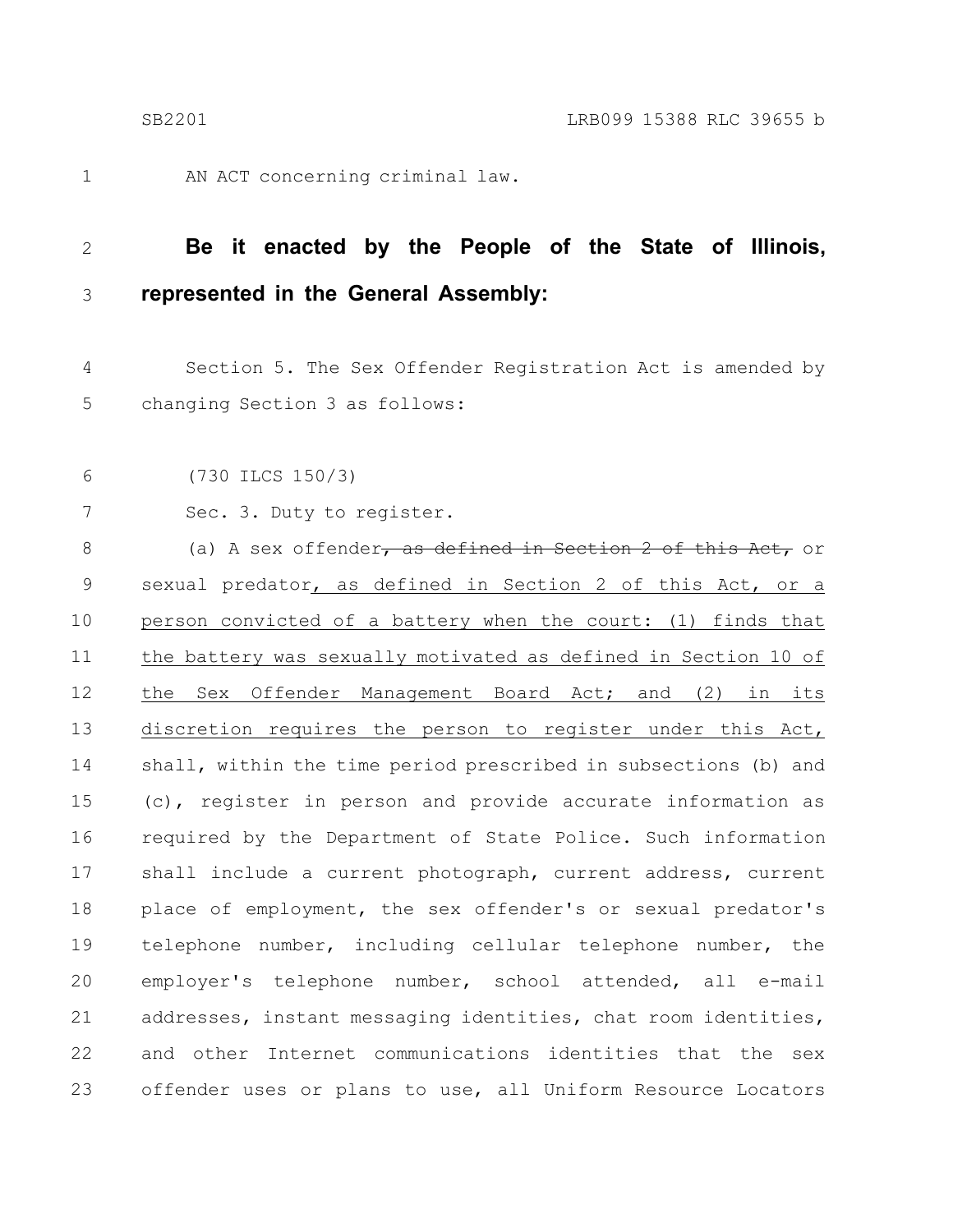(URLs) registered or used by the sex offender, all blogs and other Internet sites maintained by the sex offender or to which the sex offender has uploaded any content or posted any messages or information, extensions of the time period for registering as provided in this Article and, if an extension was granted, the reason why the extension was granted and the date the sex offender was notified of the extension. The information shall also include a copy of the terms and conditions of parole or release signed by the sex offender and given to the sex offender by his or her supervising officer or aftercare specialist, the county of conviction, license plate numbers for every vehicle registered in the name of the sex offender, the age of the sex offender at the time of the commission of the offense, the age of the victim at the time of the commission of the offense, and any distinguishing marks located on the body of the sex offender. A sex offender convicted under Section 11-6, 11-20.1, 11-20.1B, 11-20.3, or 11-21 of the Criminal Code of 1961 or the Criminal Code of 2012 shall provide all Internet protocol (IP) addresses in his or her residence, registered in his or her name, accessible at his or her place of employment, or otherwise under his or her control or custody. If the sex offender is a child sex offender as defined in Section 11-9.3 or 11-9.4 of the Criminal Code of 1961 or the Criminal Code of 2012, the sex offender shall report to the registering agency whether he or she is living in a household with a child under 18 years of age who is not his or 1 2 3 4 5 6 7 8 9 10 11 12 13 14 15 16 17 18 19 20 21 22 23 24 25 26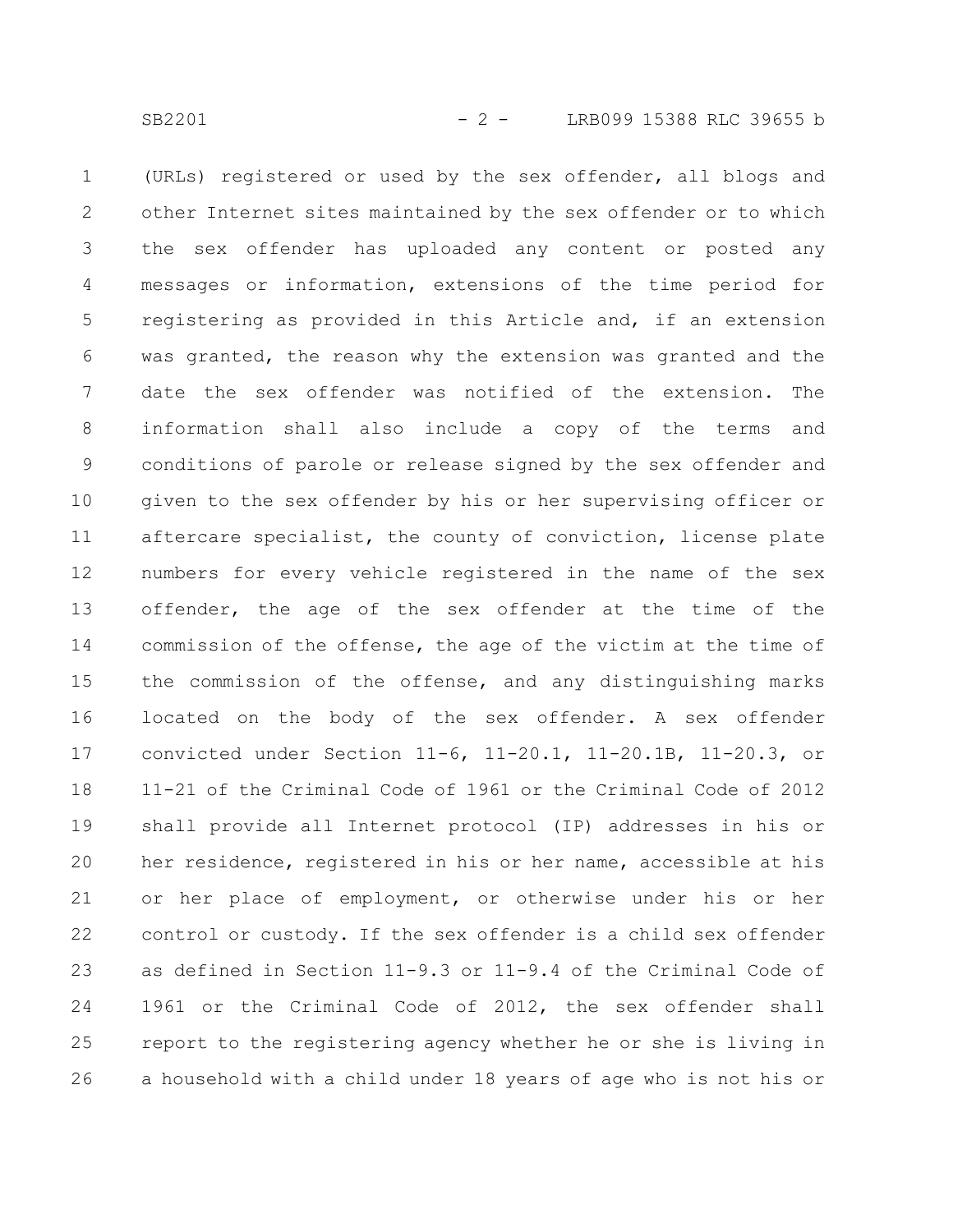her own child, provided that his or her own child is not the victim of the sex offense. The sex offender or sexual predator shall register: 1 2 3

(1) with the chief of police in the municipality in which he or she resides or is temporarily domiciled for a period of time of 3 or more days, unless the municipality is the City of Chicago, in which case he or she shall register at the Chicago Police Department Headquarters; or 4 5 6 7 8

(2) with the sheriff in the county in which he or she resides or is temporarily domiciled for a period of time of 3 or more days in an unincorporated area or, if incorporated, no police chief exists. 9 10 11 12

If the sex offender or sexual predator is employed at or attends an institution of higher education, he or she shall also register: 13 14 15

16

(i) with:

(A) the chief of police in the municipality in which he or she is employed at or attends an institution of higher education, unless the municipality is the City of Chicago, in which case he or she shall register at the Chicago Police Department Headquarters; or 17 18 19 20 21 22

(B) the sheriff in the county in which he or she is employed or attends an institution of higher education located in an unincorporated area, or if incorporated, no police chief exists; and 23 24 25 26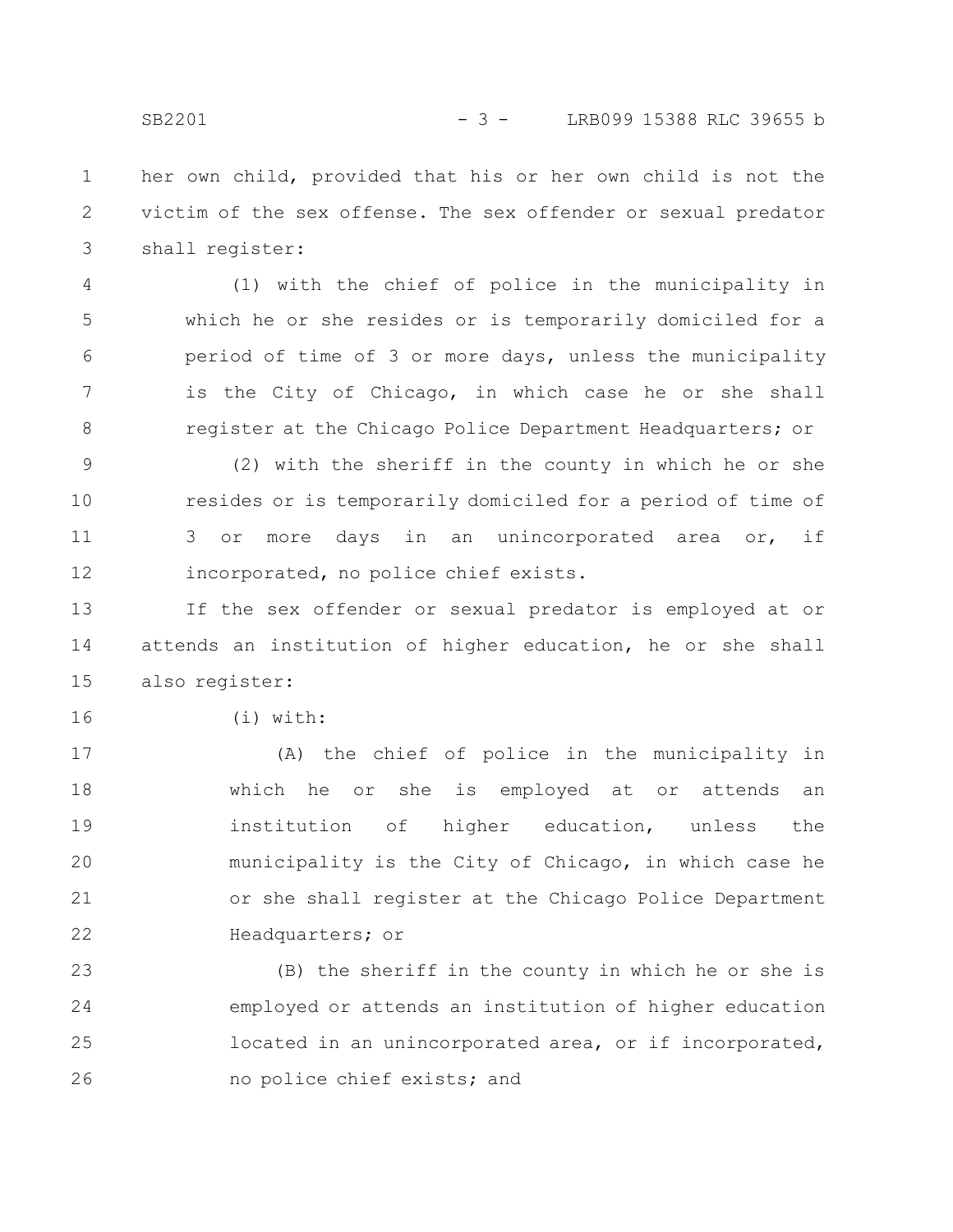(ii) with the public safety or security director of the institution of higher education which he or she is employed at or attends. 1 2 3

The registration fees shall only apply to the municipality or county of primary registration, and not to campus registration. 4 5 6

For purposes of this Article, the place of residence or temporary domicile is defined as any and all places where the sex offender resides for an aggregate period of time of 3 or more days during any calendar year. Any person required to register under this Article who lacks a fixed address or temporary domicile must notify, in person, the agency of jurisdiction of his or her last known address within 3 days after ceasing to have a fixed residence. 7 8 9 10 11 12 13 14

A sex offender or sexual predator who is temporarily absent from his or her current address of registration for 3 or more days shall notify the law enforcement agency having jurisdiction of his or her current registration, including the itinerary for travel, in the manner provided in Section 6 of this Act for notification to the law enforcement agency having jurisdiction of change of address. 15 16 17 18 19 20 21

Any person who lacks a fixed residence must report weekly, in person, with the sheriff's office of the county in which he or she is located in an unincorporated area, or with the chief of police in the municipality in which he or she is located. The agency of jurisdiction will document each weekly 22 23 24 25 26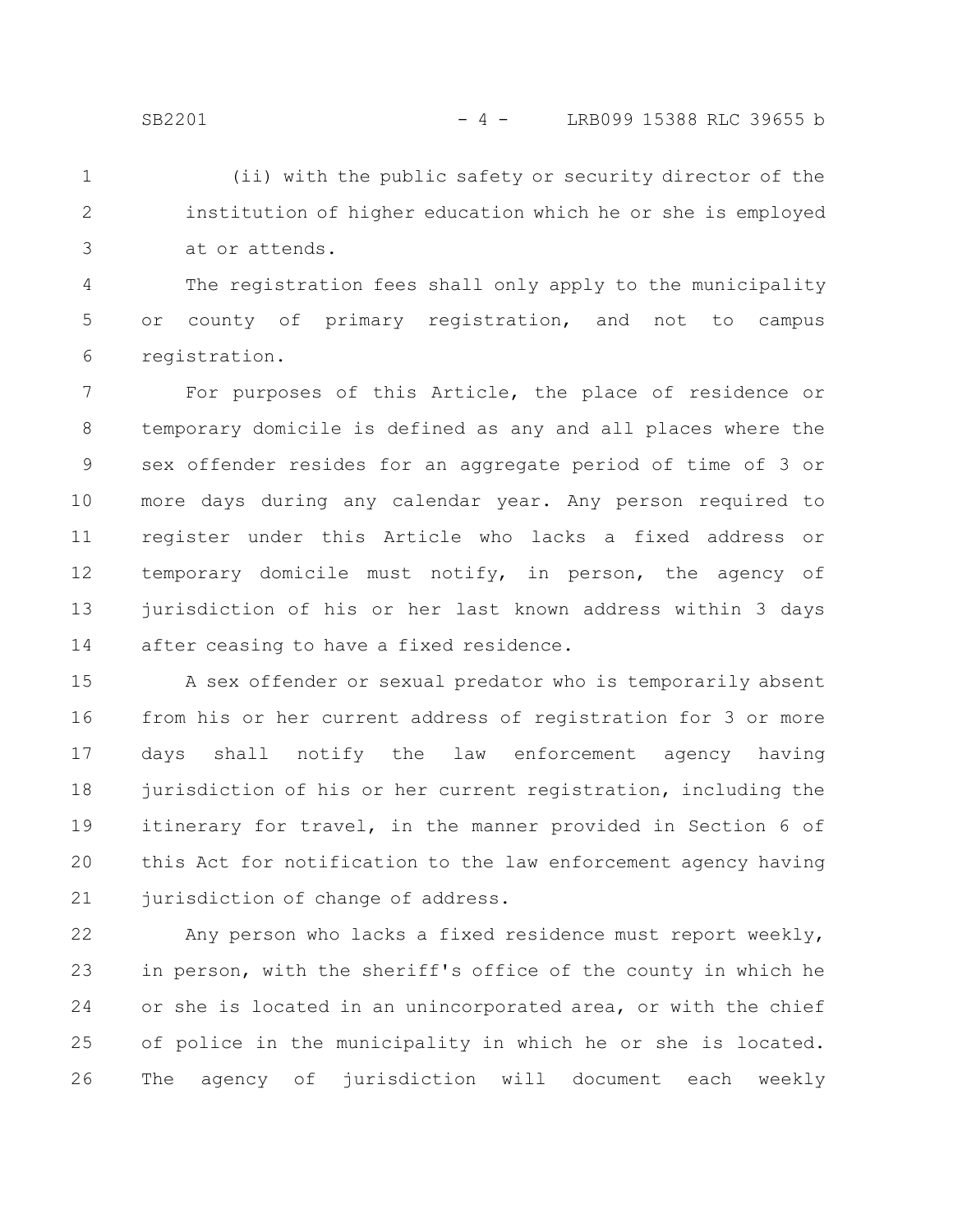registration to include all the locations where the person has stayed during the past 7 days. 1 2

The sex offender or sexual predator shall provide accurate information as required by the Department of State Police. That information shall include the sex offender's or sexual predator's current place of employment. 3 4 5 6

(a-5) An out-of-state student or out-of-state employee shall, within 3 days after beginning school or employment in this State, register in person and provide accurate information as required by the Department of State Police. Such information will include current place of employment, school attended, and address in state of residence. A sex offender convicted under Section 11-6, 11-20.1, 11-20.1B, 11-20.3, or 11-21 of the Criminal Code of 1961 or the Criminal Code of 2012 shall provide all Internet protocol (IP) addresses in his or her residence, registered in his or her name, accessible at his or her place of employment, or otherwise under his or her control or custody. The out-of-state student or out-of-state employee shall register: 7 8 9 10 11 12 13 14 15 16 17 18 19

20

(1) with:

(A) the chief of police in the municipality in which he or she attends school or is employed for a period of time of 5 or more days or for an aggregate period of time of more than 30 days during any calendar year, unless the municipality is the City of Chicago, in which case he or she shall register at the Chicago 21 22 23 24 25 26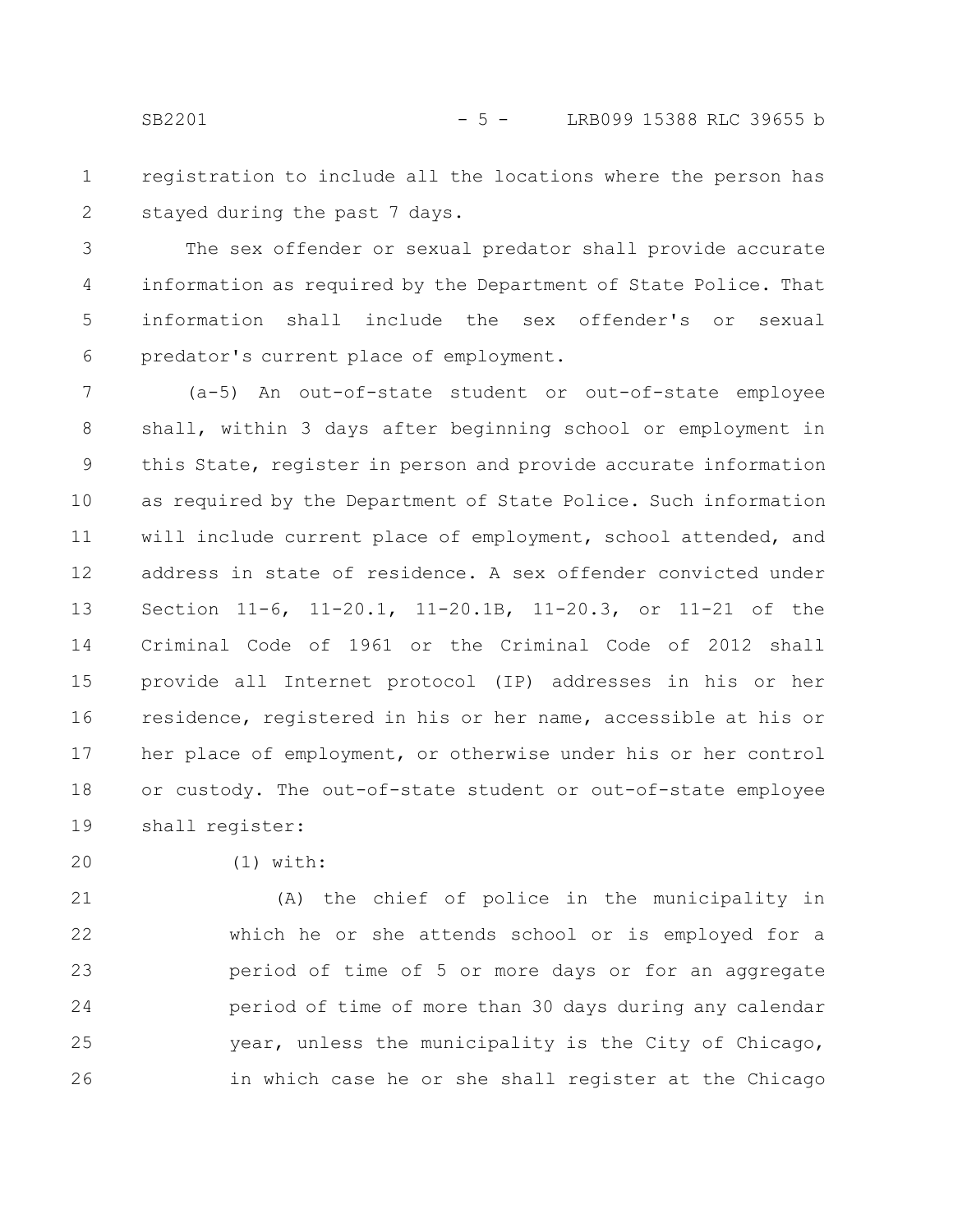SB2201 - 6 - LRB099 15388 RLC 39655 b

1

Police Department Headquarters; or

(B) the sheriff in the county in which he or she attends school or is employed for a period of time of 5 or more days or for an aggregate period of time of more than 30 days during any calendar year in an unincorporated area or, if incorporated, no police chief exists; and 2 3 4 5 6 7

(2) with the public safety or security director of the institution of higher education he or she is employed at or attends for a period of time of 5 or more days or for an aggregate period of time of more than 30 days during a calendar year. 8 9 10 11 12

The registration fees shall only apply to the municipality or county of primary registration, and not to campus registration. 13 14 15

The out-of-state student or out-of-state employee shall provide accurate information as required by the Department of State Police. That information shall include the out-of-state student's current place of school attendance or the out-of-state employee's current place of employment. 16 17 18 19 20

(a-10) Any law enforcement agency registering sex offenders or sexual predators in accordance with subsections (a) or (a-5) of this Section shall forward to the Attorney General a copy of sex offender registration forms from persons convicted under Section 11-6, 11-20.1, 11-20.1B, 11-20.3, or 11-21 of the Criminal Code of 1961 or the Criminal Code of 21 22 23 24 25 26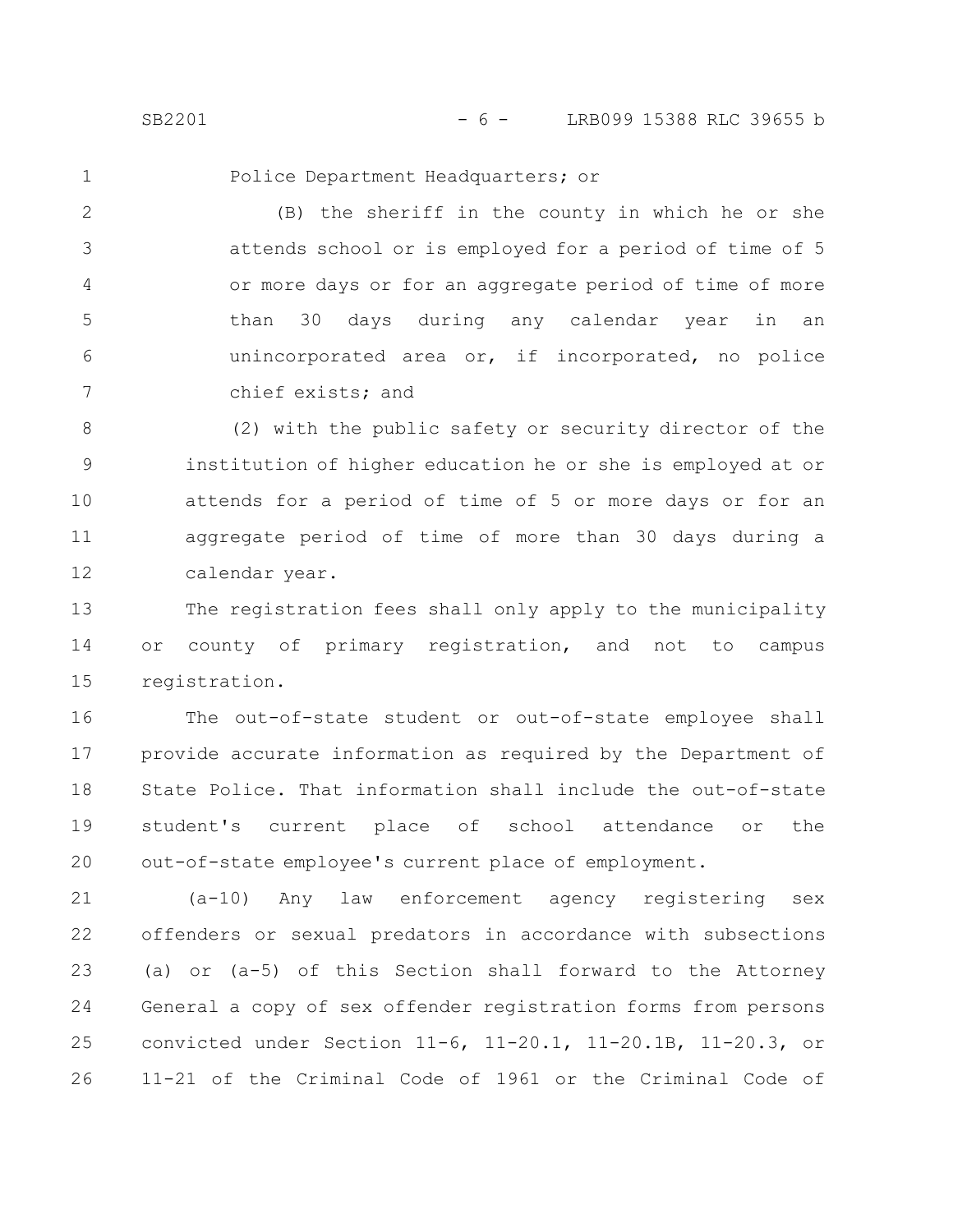SB2201 - 7 - LRB099 15388 RLC 39655 b

2012, including periodic and annual registrations under Section 6 of this Act. 1 2

(b) Any sex offender, as defined in Section 2 of this Act, or sexual predator, regardless of any initial, prior, or other registration, shall, within 3 days of beginning school, or establishing a residence, place of employment, or temporary domicile in any county, register in person as set forth in subsection (a) or (a-5). 3 4 5 6 7 8

(c) The registration for any person required to register under this Article shall be as follows: 9 10

(1) Any person registered under the Habitual Child Sex Offender Registration Act or the Child Sex Offender Registration Act prior to January 1, 1996, shall be deemed initially registered as of January 1, 1996; however, this shall not be construed to extend the duration of registration set forth in Section 7. 11 12 13 14 15 16

(2) Except as provided in subsection (c)(2.1) or (c)(4), any person convicted or adjudicated prior to January 1, 1996, whose liability for registration under Section 7 has not expired, shall register in person prior to January 31, 1996. 17 18 19 20 21

(2.1) A sex offender or sexual predator, who has never previously been required to register under this Act, has a duty to register if the person has been convicted of any felony offense after July 1, 2011. A person who previously was required to register under this Act for a period of 10 22 23 24 25 26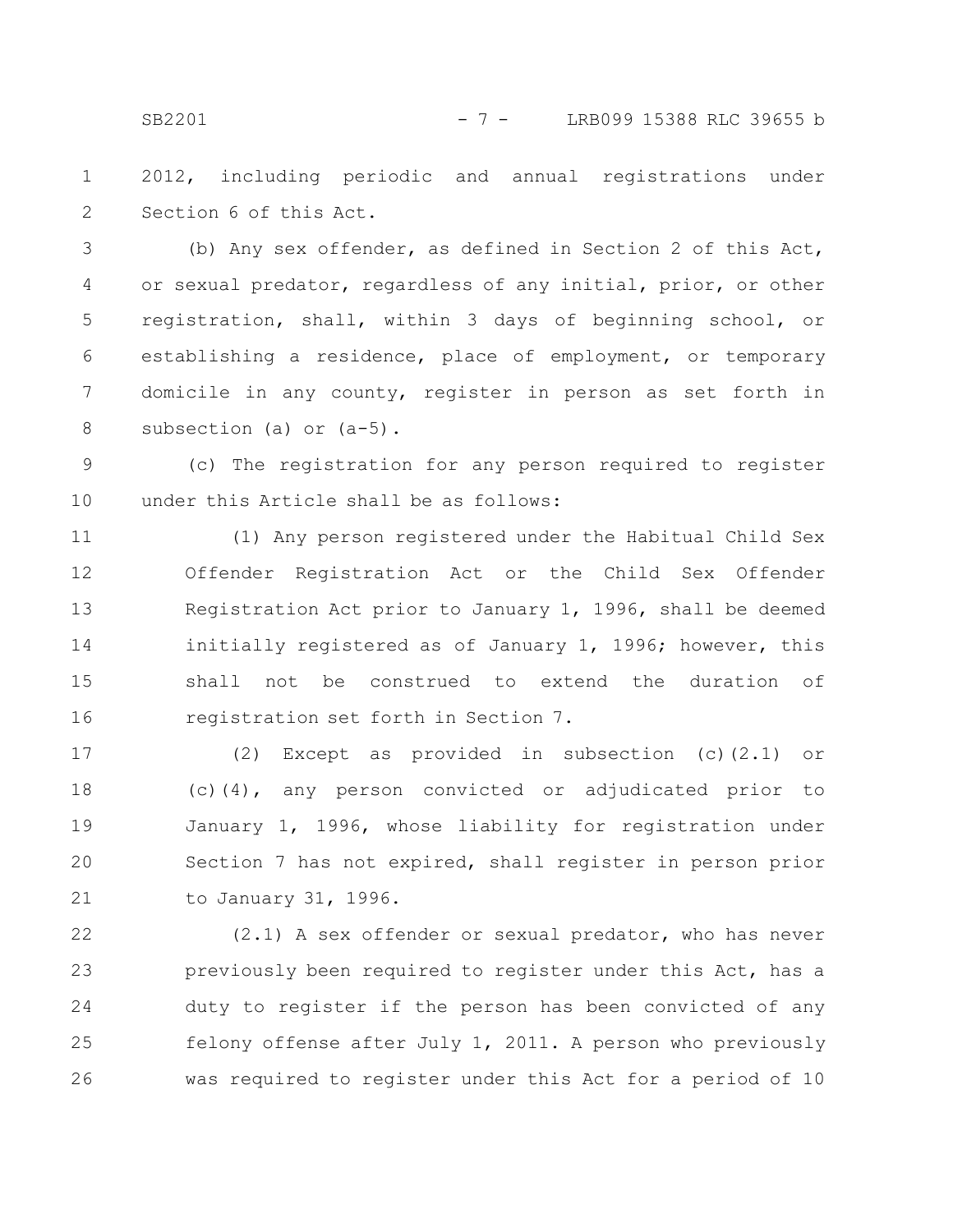years and successfully completed that registration period has a duty to register if: (i) the person has been convicted of any felony offense after July 1, 2011, and (ii) the offense for which the 10 year registration was served currently requires a registration period of more than 10 years. Notification of an offender's duty to register under this subsection shall be pursuant to Section 5-7 of this Act. 1 2 3 4 5 6 7 8

(2.5) Except as provided in subsection (c)(4), any person who has not been notified of his or her responsibility to register shall be notified by a criminal justice entity of his or her responsibility to register. Upon notification the person must then register within 3 days of notification of his or her requirement to register. Except as provided in subsection (c)(2.1), if notification is not made within the offender's 10 year registration requirement, and the Department of State Police determines no evidence exists or indicates the offender attempted to avoid registration, the offender will no longer be required to register under this Act. 9 10 11 12 13 14 15 16 17 18 19 20

(3) Except as provided in subsection (c)(4), any person convicted on or after January 1, 1996, shall register in person within 3 days after the entry of the sentencing order based upon his or her conviction. 21 22 23 24

(4) Any person unable to comply with the registration requirements of this Article because he or she is confined, 25 26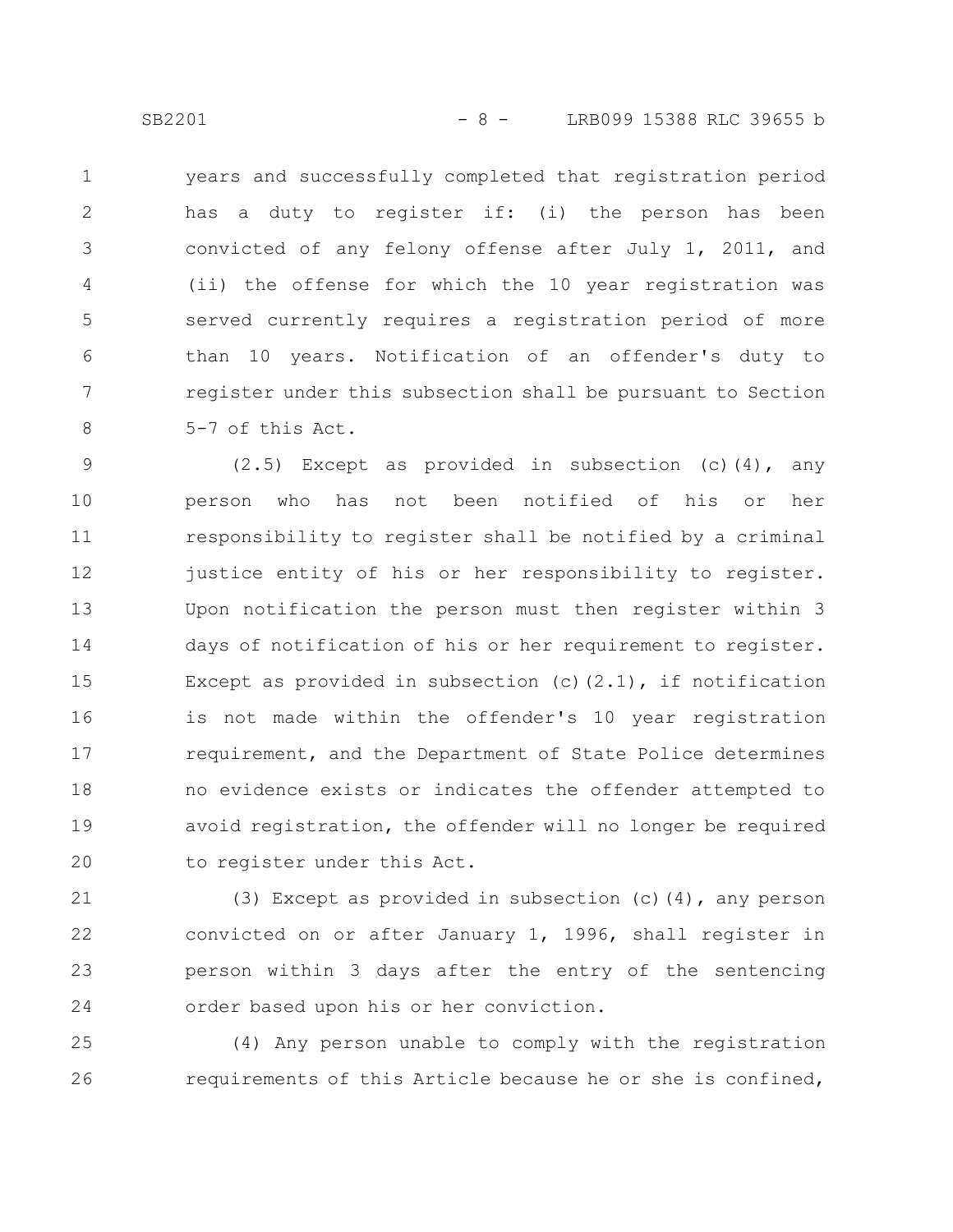- institutionalized, or imprisoned in Illinois on or after
- January 1, 1996, shall register in person within 3 days of discharge, parole or release.

(5) The person shall provide positive identification and documentation that substantiates proof of residence at the registering address. 4 5 6

(6) The person shall pay a \$100 initial registration fee and a \$100 annual renewal fee to the registering law enforcement agency having jurisdiction. The registering agency may waive the registration fee if it determines that the person is indigent and unable to pay the registration fee. Thirty-five dollars for the initial registration fee and \$35 of the annual renewal fee shall be retained and used by the registering agency for official purposes. Having retained \$35 of the initial registration fee and \$35 of the annual renewal fee, the registering agency shall remit the remainder of the fee to State agencies within 30 days of receipt for deposit into the State funds as follows: 7 8 9 10 11 12 13 14 15 16 17 18 19

(A) Five dollars of the initial registration fee and \$5 of the annual fee shall be remitted to the State Treasurer who shall deposit the moneys into the Sex Offender Management Board Fund under Section 19 of the Sex Offender Management Board Act. Money deposited into the Sex Offender Management Board Fund shall be administered by the Sex Offender Management Board and 20 21 22 23 24 25 26

1

2

3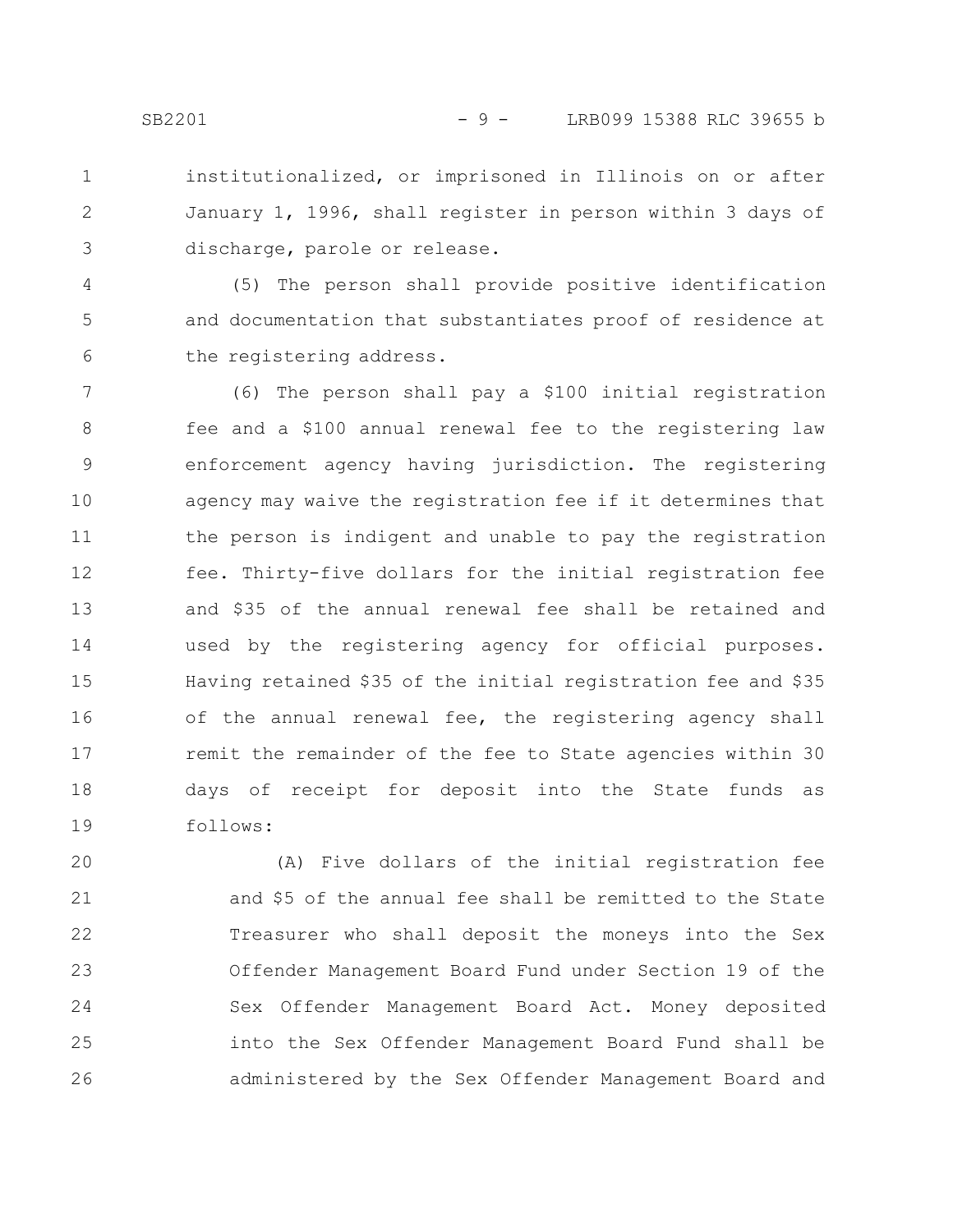1

2

shall be used by the Board to comply with the provisions of the Sex Offender Management Board Act.

(B) Thirty dollars of the initial registration fee and \$30 of the annual renewal fee shall be remitted to the Department of State Police which shall deposit the moneys into the Sex Offender Registration Fund and shall be used by the Department of State Police to maintain and update the Illinois State Police Sex Offender Registry. 3 4 5 6 7 8 9

(C) Thirty dollars of the initial registration fee and \$30 of the annual renewal fee shall be remitted to the Attorney General who shall deposit the moneys into the Attorney General Sex Offender Awareness, Training, and Education Fund. Moneys deposited into the Fund shall be used by the Attorney General to administer the I-SORT program and to alert and educate the public, victims, and witnesses of their rights under various victim notification laws and for training law enforcement agencies, State's Attorneys, and medical providers of their legal duties concerning the prosecution and investigation of sex offenses. 10 11 12 13 14 15 16 17 18 19 20 21

The registering agency shall establish procedures to document the receipt and remittance of the \$100 initial registration fee and \$100 annual renewal fee. 22 23 24

(d) Within 3 days after obtaining or changing employment and, if employed on January 1, 2000, within 5 days after that 25 26